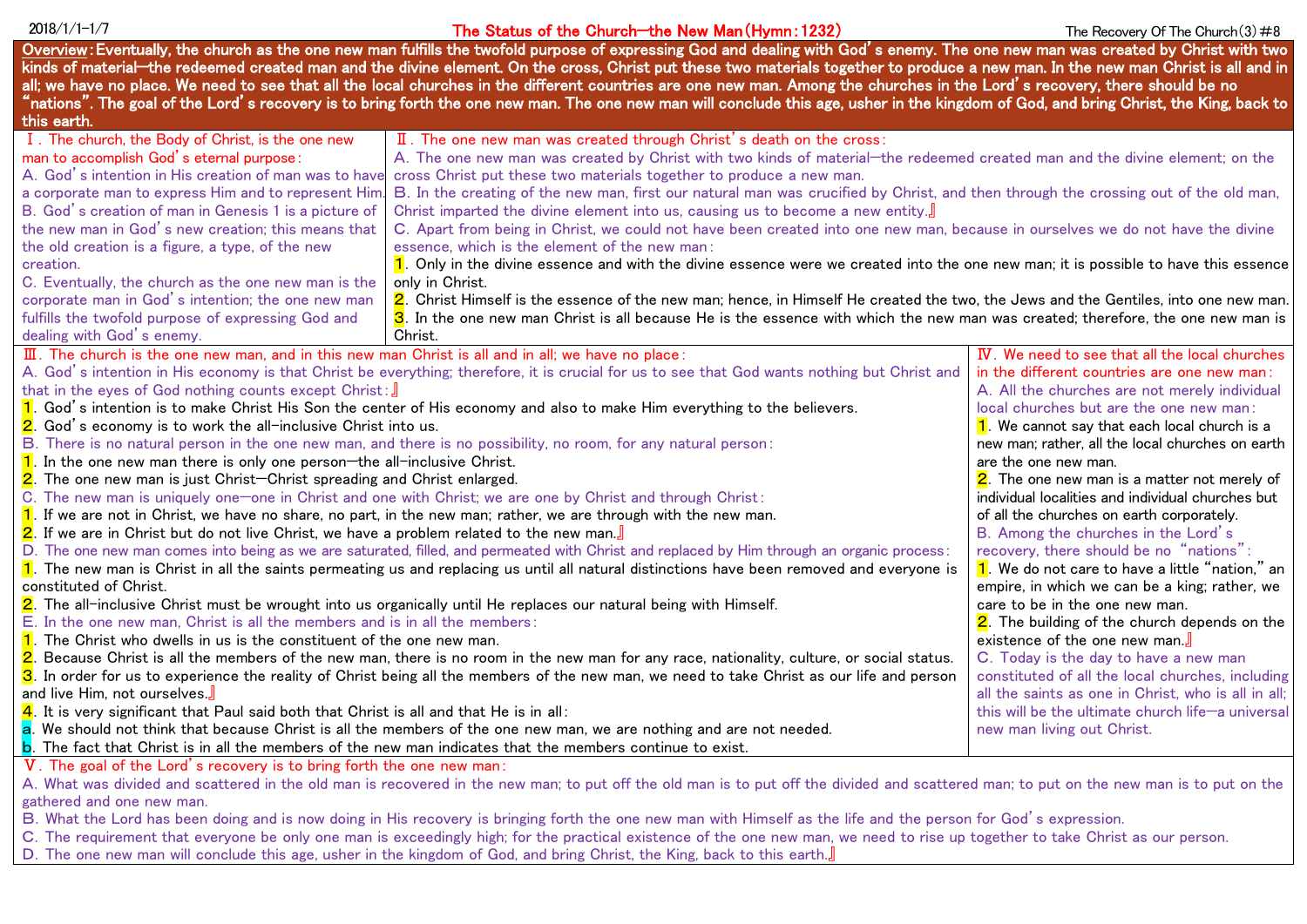Day1: Eph.2:15 Abolishing in His flesh the law of the commandments in ordinances, that He might create the two in Himself into one new man, so making peace,16And might reconcile both in one Body to God through the cross, having slain the enmity by it.

2 Cor.5:17 So then if anyone is in Christ, he is a new creation. The old things have passed away; behold, they have become new.

Day2: Matt.17:5 While he was still speaking, behold, a bright cloud overshadowed them. and behold, a voice out of the cloud, saying, This is My Son, the Beloved, in whom I have found My delight. Hear Him!

Col.1:18 And He is the Head of the Body, the church; He is the beginning, the Firstborn from the dead, that He Himself might have the first place in all things;

Day3: Col.2:17 Which are a shadow of the things to come, but the body is of Christ. Gal.4:19 My children, with whom I travail again in birth until Christ is formed in you, Day4:Eph.3:17 That Christ may make His home in your hearts through faith, that you,

being rooted and grounded in love,

Gal.4:19 My children, with whom I travail again in birth until Christ is formed in you, Col.3:10 And have put on the new man, which is being renewed unto full knowledge according to the image of Him who created him,11Where there cannot be Greek and Jew, circumcision and uncircumcision, barbarian, Scythian, slave, free man, but Christ is all and in all.

Matt24:35 Heaven and earth will pass away, but My words shall by no means pass away. Day5:Col.4:15 Greet the brothers in Laodicea, as well as Nymphas and the church, which is in his house.16And when this letter is read among you, cause that it be read in the church of the Laodiceans also, and that you also read the one from Laodicea.

Day6: Eph.4:22 That you put off, as regards your former manner of life, the old man, which is being corrupted according to the lusts of the deceit.

23 And that you be renewed in the spirit of your mind

24 And put on the new man, which was created according to God in righteousness and holiness of the reality.

Rev.11:15 And the seventh angel trumpeted; and there were loud voices in heaven, saying, The kingdom of the world has become the kingdom of our Lord and of His Christ, and He will reign forever and ever.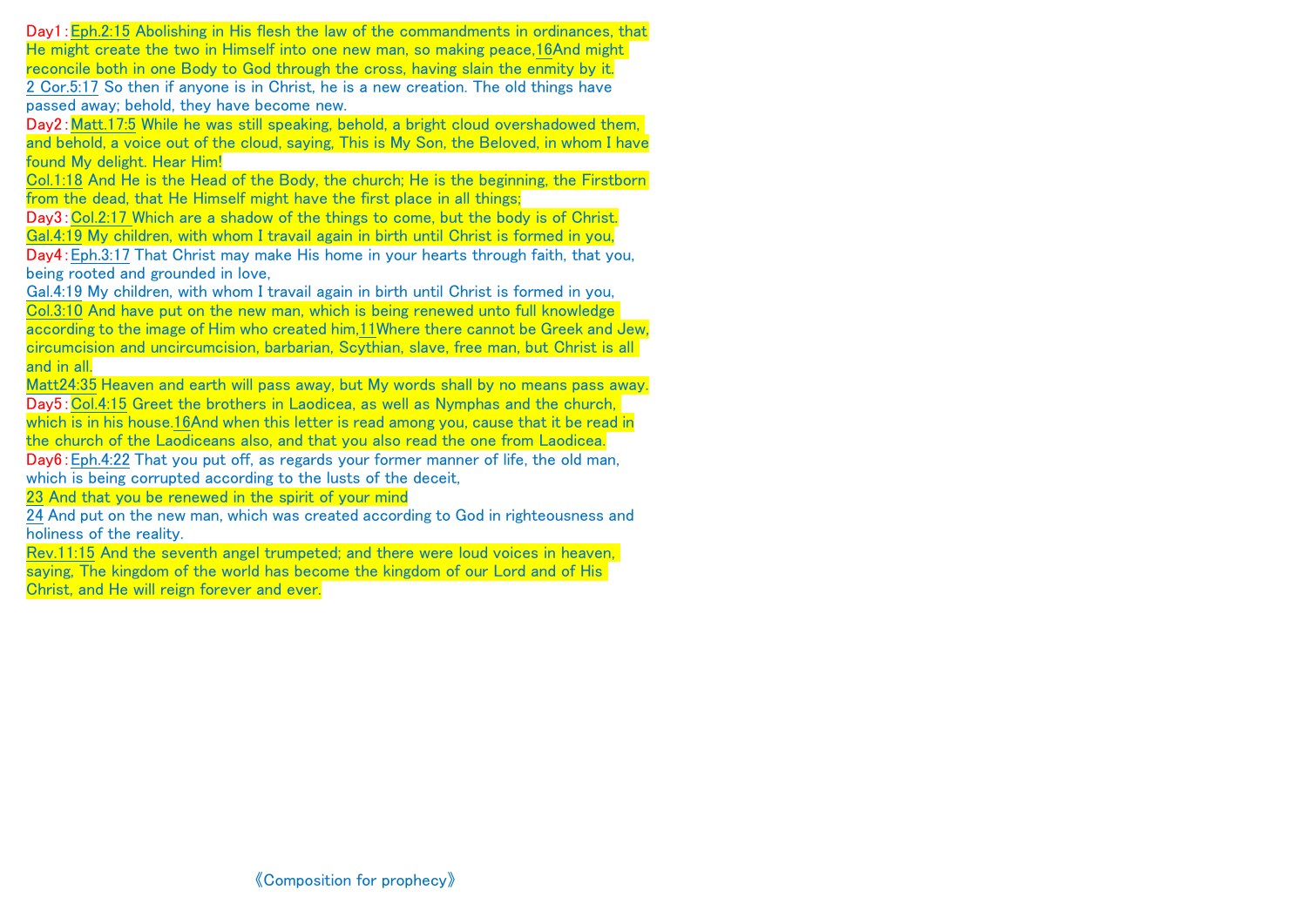Experience $\Omega$ : One new man will express God and deal with God's enemy, Satan God's positive intention is that man would express Him, whereas God's negative intention is that man would deal with God's enemy, Satan, the devil. In the universe God has a problem, the problem of dealing with His enemy. Since God's enemy, the devil, is a creature, God will not deal with him directly Himself; instead, He will deal with him by man, a creature of His creation. God deals with His enemy through man.

The term the new man reminds us of the old man. The old man did not fulfill God's dual purpose. However, the new man in God's new creation does fulfill the twofold purpose of expressing God and dealing with God's enemy.

The church should be a house filled with Christ and constituted with Him. Instead, the church [in Colossae] had been invaded by culture. To a large extent, Christ as the unique element in the church life was being replaced by various aspects of this mixed culture. The constituent of the church should be Christ and Christ alone, for the church is the Body of Christ....Nevertheless, the good elements of culture, especially philosophy and religion, had invaded the church and saturated it....We must see that Satan's strategy in flooding the church with culture is to use the most highly developed aspects of culture to replace Christ.

Therefore, Paul's purpose in the book of Colossians is to show that in the church nothing should be allowed to be a substitute for Christ. The church life must be constituted uniquely of Christ....This is the reason that in this short Epistle a number of elevated expressions are used to describe Christ. For example, He is called the image of the invisible God, the Firstborn of all creation, the Firstborn from among the dead, and the body of all the shadows. In 3:10 and 11, Paul says that in the new man there is no possibility of having Greek or Jew, circumcision or uncircumcision, barbarian or Scythian, slave or freeman.

### For Young Working Saints

In 1977, brother Lee released messagesin Taiwan regarding one new man. Soon after that the person with ambition has been motivated by Satan to attack the church, the Body of Christ, one new man. However eventually, the churches in the Lord's recovery saw more about one new man through this situation. The important lesson from this is that the church is eventually one new man who will consummate God's twofold purpose. Because this new man will deal with Satan, Satan with all of his effort has been trying to interfere the church to recognize the one new man and practice the church life of the new man.

You should not become negative saying, "I should not touch the things about the new man because Satan will get upset." If you are not aggressive, you will eventually be trapped and ruled by Satan in confusion. Rather, you need to practice the church life or business life according to the new man to rule Satan. Christian life is a spiritual warfare, so you have only two choices either you are ruled by Satan or you rule Satan. Be aggressive to take the option to rule Satan.

Brother Liang from Shanghai, who joined the first week of gospel spreading activity in the last December, has an experience of living in Israel after moving from China to Australia. He also has iv been in various other countries. He said, "Countries where I felt the forces of evil spirits of Satanic darkness were strong is Israel, and Japan is the next. According to his feeling in his spirit, the power of evil forces in Japan is so strong that it is binding and suppressing Japanese people. Isn't this the same as the situation in the age of Nehemiah when the rebuilding of the temple and the wall has been stopped and they were in poor condition? As a business person, you should understand such a situation and be aggressive to rise up to deal with the enemy and practice the church life according to the new man.

# Experience $(2)$ : There is no room for national, cultural, or social distinctions

## in the new man

In the new man Christ is every member. Concerning this, Paul says in 3:11 "Where there cannot be Greek and Jew, circumcision and uncircumcision, barbarian, Scythian, slave, freeman, but Christ is all and in all." This means that in the new man there is no place, no room, for any natural person. There is no place for regional, cultural, or national distinctions. For example, in the new man there cannot be Chinese or Americans, Californians or Texans. Likewise, in the new man there is no room for Jew or Greek, for religious ones or nonreligious ones, for cultured ones or uncultured ones, for freemen or slaves. There is no room for any race, nationality, culture, or social status. In the one new man there is room only for Christ. Christ surely is all the members of the new man.

If we have all seen the vision of the new man and have seen that all the churches are not merely individual local churches but the one new man, we will be willing to say, "Lord, I want to receive grace and mercy with all the saints as the one new man, taking You as the person in all of us." If you take Christ in this way as the person of this corporate new man, you will not decide anything in your life by yourself. Because you see that you are a part of the churches as the new man, you will not be able to decide anything merely by yourself. Since you are a part of the new man, your decisions and your living should not be yours; they should be the decisions and the living of the corporate new man.

#### For Junior and Senior High School Students

In the one new man, there is no Japanese, Chinese, Korean, African, European, or American. This means that in the new man, there is no room for any natural person. But from another point of view, there is a need for the regenerated and transformed Japanese (strictly speaking the former Japanese), Chinese and others. In other words, for the church life of one new man, you should not only to be saved, but also be transformed and become a person filled with Christ. Your natural being is not the new man. Your regenerated spirit, transformed soul and the consecrated body is the new man.

In the new man, Christ is the only person. There are many members in the church, but not many persons, there is only one unique person. For this, you need to practice the followings:

- i. Be revived every morning: Pray read and enjoy the Word of the Lord with brothers and sisters every morning.
- ii. Overcome daily: After enjoying the Lord in the morning, go to school with the Lord and experience Him in your studies and in various human relations.
- iii. Start and learn to take Christ as your parson in the various decisions in your school life. For example, instead of making decision on your own for going on to university, decide with Christ as the person. If you decide by yourself, your church life has not yet reached the standard of church life in the one new man.
	- In order to carry out the church life of one new man taking Christ as the person, you need to open to the brothers and sisters who are leading you and open to be prayed by them. God's economy is not only you to take Christ as your life and the life supply, but also to take Christ as a person. Even if you pray to the Lord for the fulfilling of your decision, the Lord cannot help you with that. And if you hope that your decision may become His will later on, it won't happen. Be sure to open to the Lord and the brothers and sisters who are leading you and pray, "Lord, let me learn to take Christ as my person". Amen!